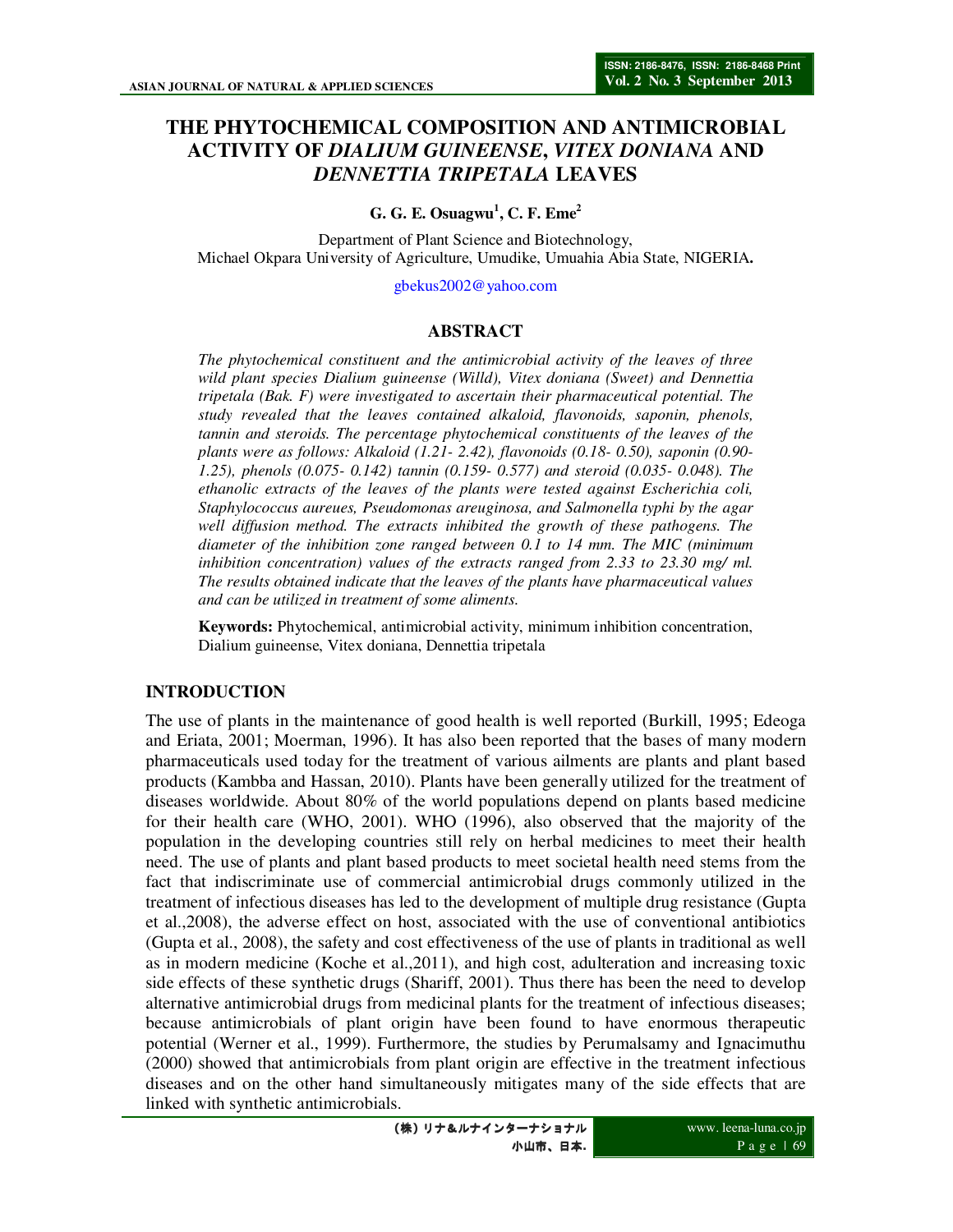Many of these indigenous plants contain bioactive compounds that exhibit physiological activities against bacteria and other microorganisms and are also used as precursors for the synthesis of useful drugs. Thus the use fullness of these plant products in medicine is due to the presence of bioactive substances such as alkaloids, tannins, flavonoids, phenolic compounds, steroids, resins and other secondary metabolites which they contain and are capable of producing definite physiological action in the body (Bishnu et al, 2009; Edeoga et al., 2005).

Phytochemicals are known to carry out important medicinal roles in the body. Alkaloids are known to have a powerful effect on animal physiology. They play some metabolic role and control development in living system (Edeoga and Eriata, 2001). They are also used as starting materials in the manufacture of steroidal drugs and carry out protective function in animals, thus are used as medicine especially steroidal alkaloids (Maxwell et al., 1995; Stevens et al., 1992). Isolated pure plant alkaloids and their synthetic derivatives are used as basic medicinal agent for their analgesic, antispasmodic and bacterial effect (Ogukwe, et al., 2004). Flavonoids are known to carry out antioxidant, protective effects and inhibit the initiation, promotion and progression of tumors (Kim et al., 1994; Okwu, 2004). Isoflavones, some kind of flavonoids are phytoestrogen which effectively modulate estrogen levels in human (Okwu and Omodamiro, 2005). A type of flavonoid anthocyanin helps in reducing the incidence of cardiovascular diseases, cancer, hyperlipidemias and other chronic diseases (de Pascual-Teresa and Sanchez-Ballesta, 2008). Phenolic compounds in plants are potentially toxic to the growth and development of pathogens (Singh and Sawhney, 1988). Research reports also show that phenolic compounds carry out potent antioxidant activity and wide range of pharmacologic activities which include anti- cancer, antioxidant and platelet aggregation inhibition activity (Rein et al., 2000; Rice – Evans et al., 1996;). Saponins play essential roles in medicine. These include serving as expectorant and emulsifying agent (Edeoga et al., 2009) and having antifungal properties (Osuagwu et al., 2007). Tannins are reported to inhibit pathogenic fungi (Burkill, 1995). They are also associated with many human physiological activities such as stimulation of phargocytic cells and host mediated tumor activity and a wide range of infective actions (Haslam, 1996). Steroid containing compounds are of importance in pharmacy due to their role in sex hormones (Okwu, 2001). Steroids such as equine estrogen are implicated in the reduction of risks of coronary heart and neurodegenerative diseases in healthy and young postmenopausal women (Perrella et al., 2003). At low concentration tannins show antimicrobial, cytotoxic and astringent properties (Zhu et al., 1997; Ijeh et al., 2004).

The phytochemical screening of some plants has been carried out and they are found to be rich in alkaloids, phenols, flavonoid, saponin and tannins (Osuagwu et al., 2007; Iniaghe et al., 2009; Ganjewala et al., 2009; Omoyeni and Aluko, 2010). The antimicrobial activities of plants have been reported (Arshad et al., 2010; Kamba and Hassan, 2010, Koche et al., 2011). They are therefore used in the treatment of many diseases such as rheumatism, diarrhea, malaria, elephantiasis, cold, obesity, dysentery, high blood pressure, malnutrition, gonorrhea and others (Burkill, 1995; Edet et al., 2009; Akuodor et al, 2010).

Dialium guineense belong to the Caesalpiniaceae family. It is a tree up to 30m high, with a densely leaf crown but often shrubby with small black velvety fruit. The leaves of the plant are used in folk medicine for the treatment of ailments which include diabetes, fever and cough (Vadivu et al., 2008);

Vitex doniana, belongs to the Verbenaceae.It is a tree up to 25m with black edible fruit. The trees are evergreen in nature. The leaves are used in the treatment of swelling, oedema,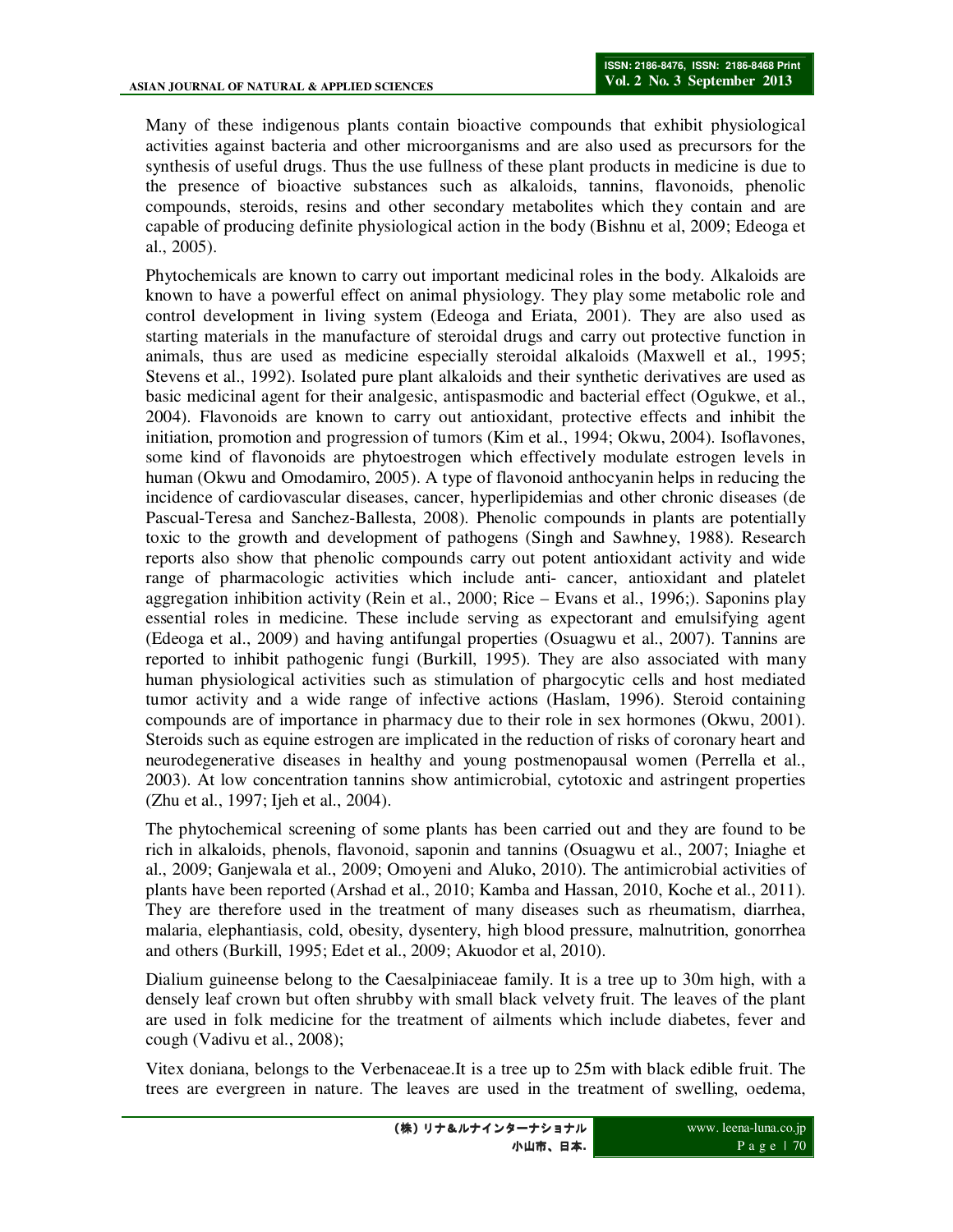diabetes, ulcer and as diuretic in the treatment of high blood pressure (Burkill, 1997; Gill, 1992). Its decoction also is given during labour just before child birth to induce strong uterine contraction and shorten delivery time (Gill, 1992).

Dennettia tripetala belongs to the Annonaceae family. The tree grows up to30m high and often shrubby. The fruit is edible and rich in vitamin C (Burkill, 1985). The leaves are used in folk medicine for the treatment of fever, cough, asthma catarrh, diarrhea and rheumatism (Burkill, 1985).

The objectives of this research is to ascertain the presence and quantity of some phytochemicals in the leaves of D. guineense, V. doniana and D. tripetala and to determine the antimicrobial activity of the leaves of these plants on the selected human pathogenic microorganism, in view of their use as alternative sources of antimicrobial drugs used in the treatment of diseases.

# **MATERIALS AND METHODS**

#### **Plant Samples**

The leaves of Dalium guineense, Vitex doniana and Dennettia tripetala were collected from a wild farm in Amaokwe Item, Bende Local Government Area Abia State Nigeria. The plants were identified by Mr N. Ibe of the Forestry Department, College of Natural and Environmental management, Michael Okpara University of Agriculture Umudike Umuahia Abia State Nigeria. The leaves of D. guineense, V. doniana and D. tripetala were air dried for one week. The leaves were ground to powder using Wood land electric grinding machine. Powdered samples were stored in the Plant Science and Biotechnology laboratory to be used for analysis.

#### **Determination of the Phytochemical Content of the Plant Samples**

Both qualitative and quantitative tests were carried out on the samples to determine the presence and the amount of the phytochemicals in the powdered samples.

### **Qualitative Analysis of the Plant Samples**

### *Test for Presence of Alkaloids.*

The presence of alkaloids in each sample was investigated using the method described by Harborne (1973).

An alcoholic extract was used and obtained by dispersing 2g of the powered sample in 10 ml of ethanol. The mixture was through shaken before filtering using Whatman No (40) filter paper. 2 ml of the filtrate was added into a test tube and 3 drops of pirovic acid was mixed with it. The formation of light green colouration indicates presence of alkaloid.

### *Test for the Presence of Flavonoid*

The determination of presence of flavonoid in the sample was carried out using the acid alkaline test described by Harborne (1973).

2ml of the aqueous extract was added into a test tube and a few drops of Bench Concentrated ammonia (NH4) were also added. The formation of a yellow colouration shows presence of flavonoid. Confirmatory test was carried out by adding few drops of concentrated hydrochloric (HCL) into the yellow solution which turned colourless.

### *Test for the Presence of Phenols.*

The presence of phenols in the sample was carried out using the Harborne (1973) methods.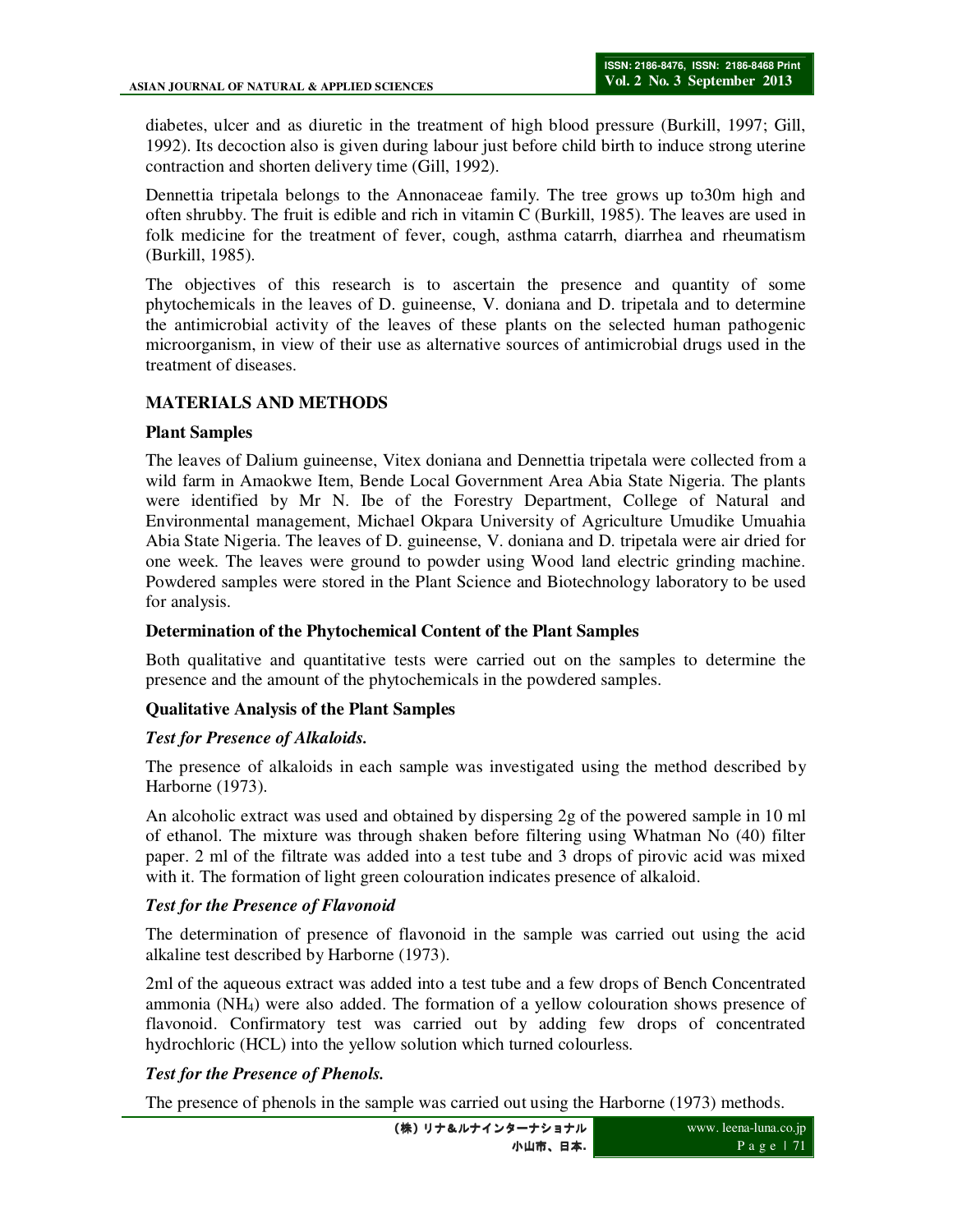The fat free sample was boiled with 50ml of ether for 15 minutes. 5ml of the extract was pipette into a 50ml flask and 10ml of distilled water added into it. 2ml of ammonia hydroxide solution and 5ml of concentrated amyl alcohol were also added. The mixture was allowed to react for 30 minutes for colour development.

# *Test for the Presence of Saponin*

The presence of saponins in the samples was determined using Harborne (1973) method.

Two tests were involved in the investigation, the froth test and emulsion test.

In the froth test, 2 ml of the aqueous extract was mixed with 5 ml of distilled water in a test tube. The mixture was shaken vigorously. A stable froth on standing indicates the presence of saponins.

In the emulsion test, 3 drops of groundnut oil, was added to the aqueous extract mixed with 5 ml of distilled water and shaken well. Formation of emulsion indicates the presence of saponins.

# *Test for the Presence of Tannin*

The presence of tannins in the samples was determined using the method described by Harborne (1973).

 2 ml of the aqueous extract filtrate and 3 ml distilled water was put into a test tube. A few drops of 0.1% ferric chloride was added to the mixture. The formation of a very dark precipitate indicated presence of tannin.

### **Quantitative Determination of the Phytochemical Constituents of the Plant Samples**

#### *Alkaloid Determination*

The determination of the concentration of alkaloid in the leaves of the plants was carried out using the alkaline precipitation gravimetric method described by Harborne (1973).

5 g of the powdered sample was soaked in 20 ml of 10% ethanolic acetic acid. The mixture was stood for four (4) hours at room temperature. Thereafter, the mixture was filtered through Whatman filter paper (No 42). The filtrate was concentrated by evaporation over a steam bath to ¼ of its original volume. To precipitate the alkaloid, concentrated ammonia solution was added in drops to the extract until it was in excess. The resulting alkaloid precipitate was recovered by filtration using previously weighed filter paper. After filtration, the precipitate was washed with 9% ammonia solution and dried in the oven at  $60^{\circ}$ C for 30 minutes, cooled in a dessicator and reweighed. The process was repeated two more times and the average was taken. The weight of alkaloid was determined by the differences and expressed as a percentage of weight of sample analyzed as shown below.

% Alkaloid = 
$$
\frac{W_2-W_1}{Weight of sample} \times \frac{100}{1}
$$

Where:-

 $W_1$  = weight of filter paper

 $W_2$  = weight of filter paper + alkaloid precipitate

#### *Flavonoid Determination*

The flavonoid content of the leaves of the plant was determined by the gravimetric method as was described by Harborne (1973).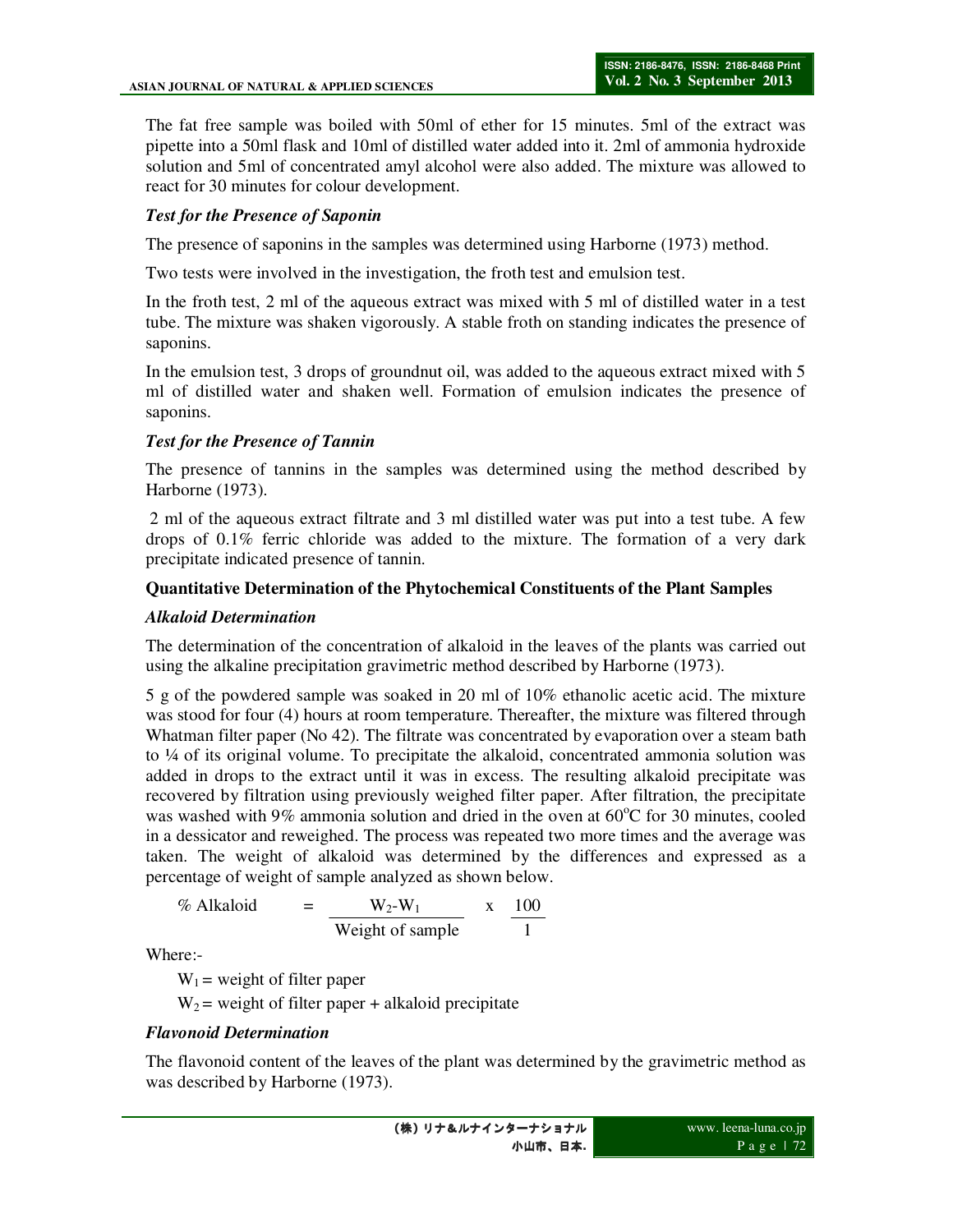5g of the powdered sample was placed into a conical flask and 50ml of water and 2ml HCl solution was added. The solution was allowed to boil for 30 minutes. The boiled mixture was allowed to cool before it was filtered through Whatman filter paper (No 42). 10ml of ethyl acetate extract which contained flavonoid was recovered, while the aqueous layer was discarded. A pre weighed Whatman filter paper was used to filter second (ethyl-acetate layer), the residue was then placed in an oven to dry at  $60^{\circ}$ C. It was cooled in a dessicator and weighed. The quantity of flavonoid was determined using the formular.

% Flavonoid =  $W_2-W_1$  x 100 Weight of Sample 1

Where:-

 $W_1$ = Weight of empty filter paper

 $W_2$ = Weight of paper + Flavonoid extract

# *Determination of Phenols*

The concentration of phenols in the leaves of the leaves of the plants was determined using the folin- cio Caltean colorimetric method described by Pearson (1976).

0.2 g of the powdered sample was added into a test tube and 10ml of methanol was added to it and shaken thoroughly the mixture was left and to stand for 15 minutes before being filtered using Whatman (No42) filter paper. I ml of the extract was placed in a text-tube and I ml folin-cio Caltean reagent in 5ml of distilled water was added and color was allowed to develop for about 1 to 2 hours at room temperature. The absorbance of the developed colour was measured at 760 nm wave. The process was repeated two more times and an averaged taken. The phenol content was calculated thus.

% Phenol =100 /w x AU /AS x C/100x VF/ VA x D

Where,

W= weight of sample analyzed AU= Absorbance of test sample AS= Absorbance of standard solution C= concentration of standard in mg/ml UF= total filtrate volume VA= Volume of filtrate analyzed D= Dilution factor were applicable

# *Determination of Saponins*

The saponin content of the sample was determined by double extraction gravimetric method (Harborne, 1973).

5 g of the powered sample was mixed with 50 ml of 20% aqueous ethanol solution in a flask. The mixture was heated with periodic agitation in water bath for 90 minutes at  $55^{\circ}$ C; it was then filtered through what man filter paper (No42). The residue was extracted with 50 ml of 20% ethanol and both extracts were poured together and the combined extract was reduced to about 40 ml at  $90^{\circ}$ C and transferred to a separating funnel where 40 ml of diethyl ether was added and shaken vigorously. Separation was by partition during which the ether layer was discarded and the aqueous layer reserved. Re extraction by partitioning was done repeatedly until the aqueous layer become clear in color. The saponins were extracted, with 60 ml of normal butanol. The combined extracts were washed with 5% aqueous sodium chloride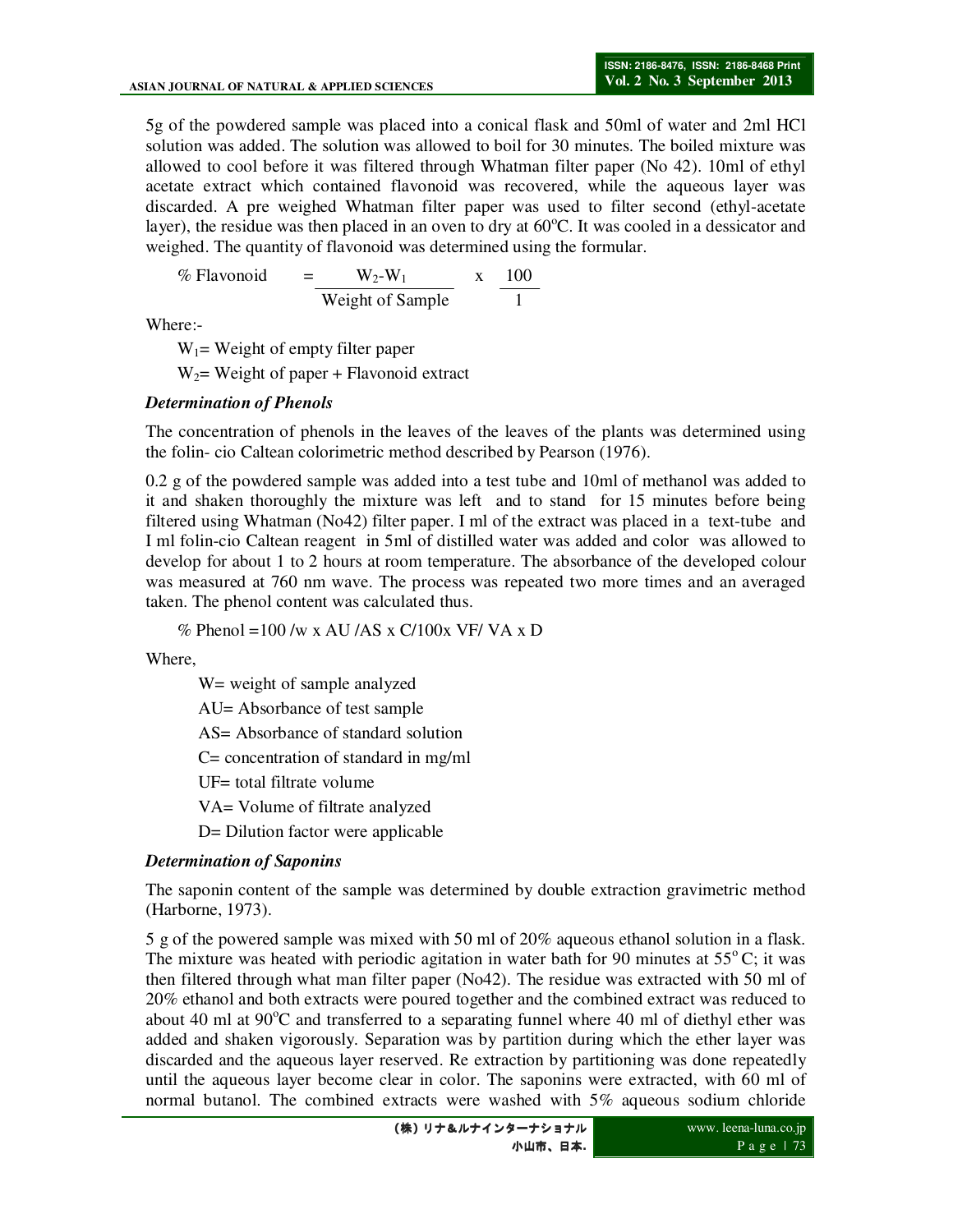(NaCl) solution and evaporated to dryness in a pre-weighed evaporation dish. It was dried at  $60^{\circ}$ C in the oven and reweighed after cooling in a dessicator. The process was repeated two more times to get an average. Saponin content was determined by difference and calculated as a percentage of the original sample thus

$$
\% \text{ Saponin} = \frac{W_2 - W_1}{Wt \text{ of sample}} \times \frac{100}{1}
$$

Where

 $W_1$  = weight of evaporating dish

 $W_2$  =weight of dish + sample

### *Steroid Determination*

The steroid content of the leaves of the plants was determined using the method described by Harborne (1973).

5g of the powdered sample was hydrolysed by boiling in 50 ml hydrochloric acid solution for about 30minutes. It was filtered using Whatman filter paper (N042) the filtrate was transferred to a separating funnel. Equal volume of ethyl acetate was added to it, mixed well and allowed separate into two layers. The ethyl acetate layer (extract) recovered, while the aqueous layer was discarded. The extract was dried at  $100^{\circ}$ C for 5minutes in a steam bath. It was then heated with concentrated amyl alcohol to extract the steroid. The mixture becomes turbid and a reweighed Whatman filter paper (N042) was used to filter the mixture properly. The dry extract was then cooled in a dessicator and reweighed. The process was repeated two mere times and an average was obtained.

The concentration of steroid was determined and expressed as a percentage thus

$$
\% \text{ Steroid} = \frac{W_2 - W_1}{\text{Wt of sample}} \times \frac{100}{1}
$$

Where,

 $W_1$  = weight of filter paper.

 $W_2$  = weight of filter paper + steroid

### *Tannin Determination*

The tannin content of the leaves of the plants was determined using the Folin Dennis spectrophotometric method described by Pearson (1976).

2 g of the powered sample was mixed with 50 ml of distilled water and shaken for 30 minutes in the shaker. The mixture was filtered and the filtrate used for the experiment. 5 ml of the filtrate was measured into 50 ml volume flask and diluted with 3 ml of distilled water. Similarly 5 ml of standard tanuric acid solution and 5 ml of distilled was added separately. 1 ml of Folin- Dennis reagent was added to each of the flask followed by 2.5 ml of saturated sodium carbonate solution. The content of each flask was made up to mark and incubated for 90 minutes at room temperature. The absorbance of the developed colour was measured at 760.nm wave length with the reagent blank at zero. The process was repeated two more times to get an average. The tannin content was calculated as shown below

% tannin =  $100/W$  x AY/AS x C/100 x VF/VA x D

Where,

W= weight of sample analysed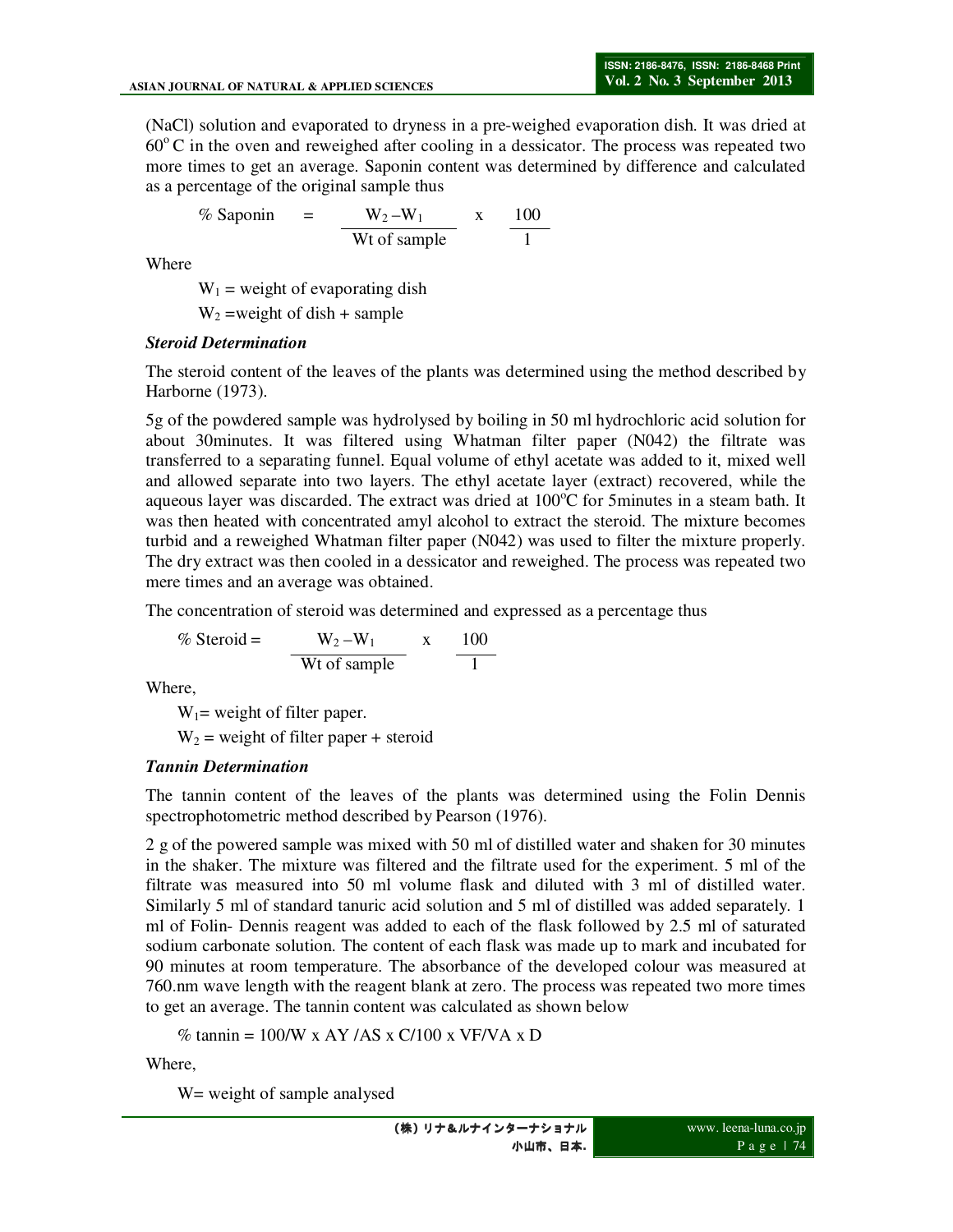AY=Absorbance of the standard solution

C= Concentration of standard in mg /ml.

VA= volume of filtrate analysed

D= Dilution factor where applicable

## **Determination of Antimicrobial Activity**

## *Preparation of Plant Extracts*

The ethanolic extracts of the leaves of Dalium guineense, Vitex doniana and Dennittia tripetala were prepared using the method of Ijeh et al., (2005).

Fifty grams of the powdered sample were soaked in 200ml of absolute ethanol and allowed to stand for 24 hours. They were filtered using Whatman No1 Filter Paper. The filtrates were evaporated to dryness with rotary evaporator at  $40^{\circ}$ C to thick residues. The residues were dissolved in deionised water to obtain the desired plant extracts for the antimicrobial tests.

### *Preparation of Innocular*

The human pathogens; *Escherichia coli, Staphylococcus aureus; Salmonella typhi and Pseudomonas aeruginosa* used in the research were obtained from the stock culture of the Microbiology Laboratory, Federal Medical Centre, Umuahia, Abia State, Nigeria. Viability test of each isolate was carried out by resuscitating the organism in buffered peptone broth and thereafter sub-cultured into nutrient agar medium and incubated at  $37^{\circ}$ C for 24 hours.

#### *Antimicrobial Activity Test*

The sensitivity of the test organism to the ethanolic extracts of the leaves of *D*. *guineense*, *V*. *doniana* and *D*. *tripetala* was carried out using the diffusion method described by Ebi and Ofoefule (1997).

20ml of the molten nutrient agar was seeded with 0.2ml of broth culture of the test organisms in sterile Petri dishes. The Petri dishes were rotated slowly to ensure a uniform distribution of the organisms. They were left to solidify and dish cups of 8.0mm diameter were made in the agar using a sterile Pasteur pipette. The Petri-dishes were allowed to stand for about 30 minutes at room temperature to allow for the proper diffusion of the extracts to take place. The plates were then incubated at  $37^{\circ}$ C for 24 hours. The zones of inhibition in millimetres were measured and recorded.

The test was carried out in the Laboratory of the Department of Plant Science and Biotechnology, Michael Okpara University of Agriculture, Umudike, Umuahia, Abia State, Nigeria.

### **Minimum Inhibitory Concentration (MIC) Test**

The agar dilution method described by Baron and Finegold (1990) was used to ddetermined the minimum inhibitory concentration.

Six grams of nutrient agar were dissolved in 250ml of distilled water in a conical flask. After sterilization, the nutrient agar was poured into sterilized Petri dishes to solidify. The microorganisms were introduced into the wells using swap sticks. Extracts of 5mg/ml, 15mg/ml, 20mg/ml and 25mg/ml were made from the original test samples. The Petri dishes were then placed in the incubator at  $37^{\circ}$ C for 24 hours. The inhibition zones in millimetres were measured and recorded.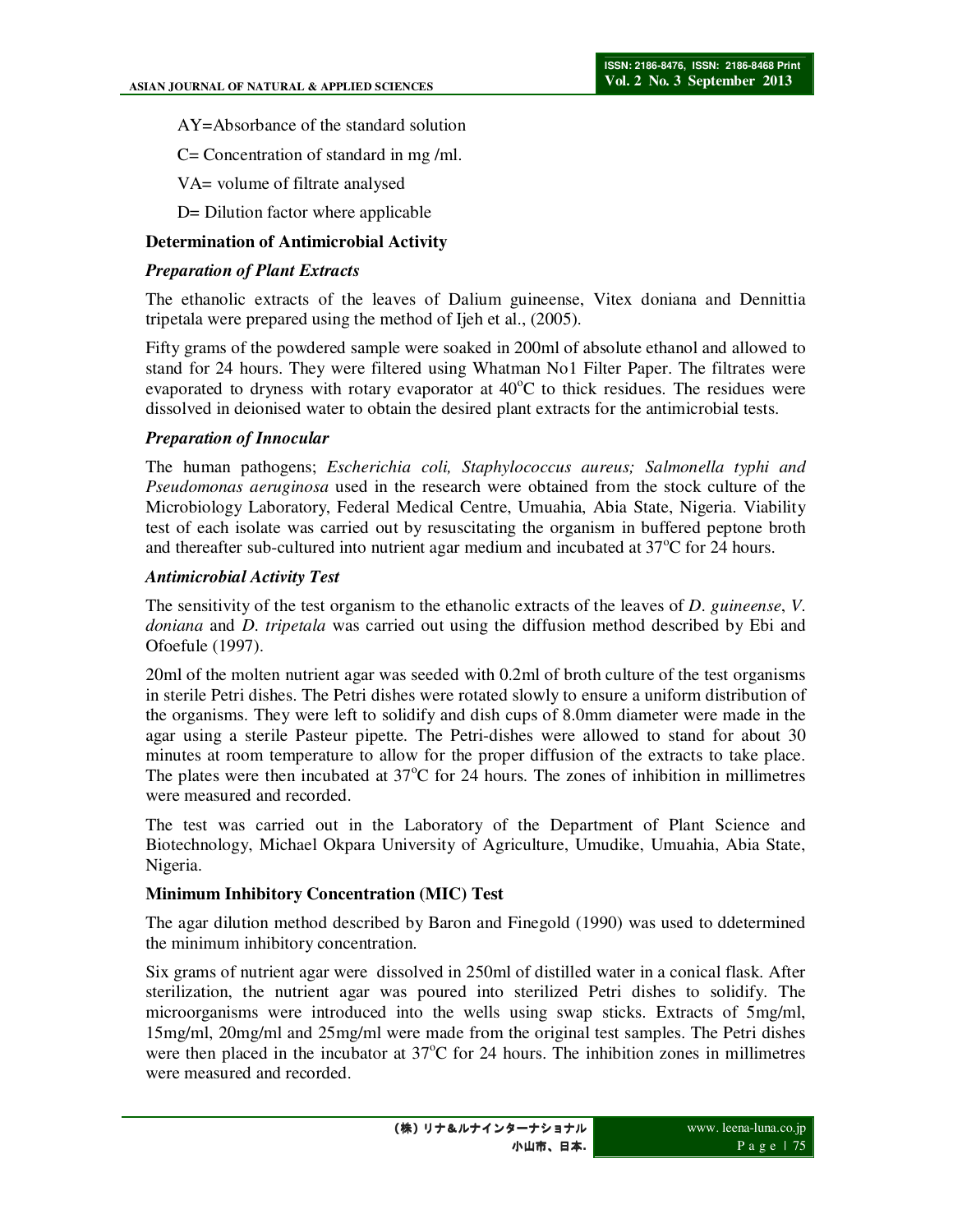# **Statistical Analysis**

The tests were carried out in triplicate; data obtained were analysed using mean and standard deviation.

# **RESULTS AND DISCUSSIONS**

The result of the phytochemical screening and the antimicrobial activity of the leaves of *Dialium guineense*, *Vitex doniana*, and *Dennettia tripetala* are summarized in tables 1- 4.

The phytochemical screening of the leaves of *D*. *guineense*, *V*. *doniana* and *D*. *tripetala* revealed that they contain alkaloids, flavonoids, phenols, saponin, steroids and tannin (table 1) Presence of these phytochemicals had also observed in other plants ( Osuagwu et al, 2007; Iniaghe et al., 2009; Omoyeni and Aluko, 2010). The presence of these phytochemicals in the leaves of these plants confer on them their medicinal value (Gill, 1992; Arbonnier, 2004; NNMDA, 2008; Vadivu et al., 2008).Pharmaceutical and therapeutic values of plants and their products lie on the presence of these phytochemicals in them (Edeoga *et al*., 2005; Bishnu *et al*,2009). The percentage concentration of alkaloids, flavonoids, phenols, saponin, steroids and tannins in the leaves of these plants are summarized in table 2. The phytochemical content of the leaves of the plants are as follows: alkaloid (1.21-2.42%), flavonoids  $(0.18-0.50\%)$ , phenols  $(0.08-0.14\%)$ , saponin  $(0.90-1.23\%)$ , steroid  $(0.035-0.14\%)$ and tannins (0.169-0.50%).The results indicate that the leaves of these plants have appreciable amount of these phytochemicals, hence their medicinal value. D. tripetala had more alkaloid content  $(2.42\%)$  when compared with those of V. doniana  $(1.41\%)$  and D. guineense (1.21%). The flavonoid content of the leaves plants are relatively low; D. guineense  $(0.31\%)$ , V. doniana  $(0.50\%)$  and D. tripetala  $(0.18\%)$ . The least amount of phytochemicals in these three plants was steroids (0.035-0.145%).On the other hand, the highest occurring phytochemical was alkaloid (1.21-2.42%). Variations in the concentration of phytochemicals in plants were also observed by other researchers (Ganjewala *et al*., 2009; Ayoola and Adeyeye, 2010).

The results of the antimicrobial activity of the ethanolic extracts of the leaves of *D*. *guineense*, *V*. *doniana* and *D*. *tripetala* on *Escherichia coli*, *Staphylococcus aureus*, *Salmonella typhi* and *Pseudomonas aeruginosa* are summarized in Tables 3 and 4.

The ethanolic extracts of the leaves of *D*. *guineense*, *V*. *doniana* and *D*. *tripetala* had antimicrobial activity on all the human pathogens used in the study (Table 3). The inhibition zone ranged from 0.1 mm to 14 .00 mm. Leaf extracts of V. doniana had the highest inhibitory effect on *E*. *coli* (14.00mm) when compared to those of *D*. *tripetala* (10.0mm) and *D*, *guineense* (0.10mm). *S*. *aureus*, *S. typhi* and *P*. *aeruginosa* were more sensitive to the leaf extracts of *D*. *tripetala* (11.60mm) when compared to the leaf extracts of *D*. *guineense* and *V*. *doniana*. The medicinal value of the leaves of these plants stems from their ability to inhibit these human pathogens. The use of the leaves of these plants for treatment of diseases has been reported (Gill, 1992; Arbonnier, 2004; NNMDA, 2008). The antimicrobial activity of the leaves of other plants has been reported (Arshad *et al*., 2010; Kamba and Hassan 2010 Koche *et al*., 2011). The ability of the extracts to inhibit the growth of the test microorganisms might be as a result of the presence of bioactive substances (alkaloids, flavonoids, phenols saponins, steroids and tannins in their leaves (Bishnu *et al*., 2009; Iniaghe *et al*, 2009; Omoyeni and Aluko, 2010). There is an observed relationship between the concentration of the extracts and the rate of inhibition of the growth of the pathogens. There was corresponding increase in the rate of inhibition of the pathogens as the concentration of the extracts increased. This trend was also reported by other researchers (Valarmathy *et al*.,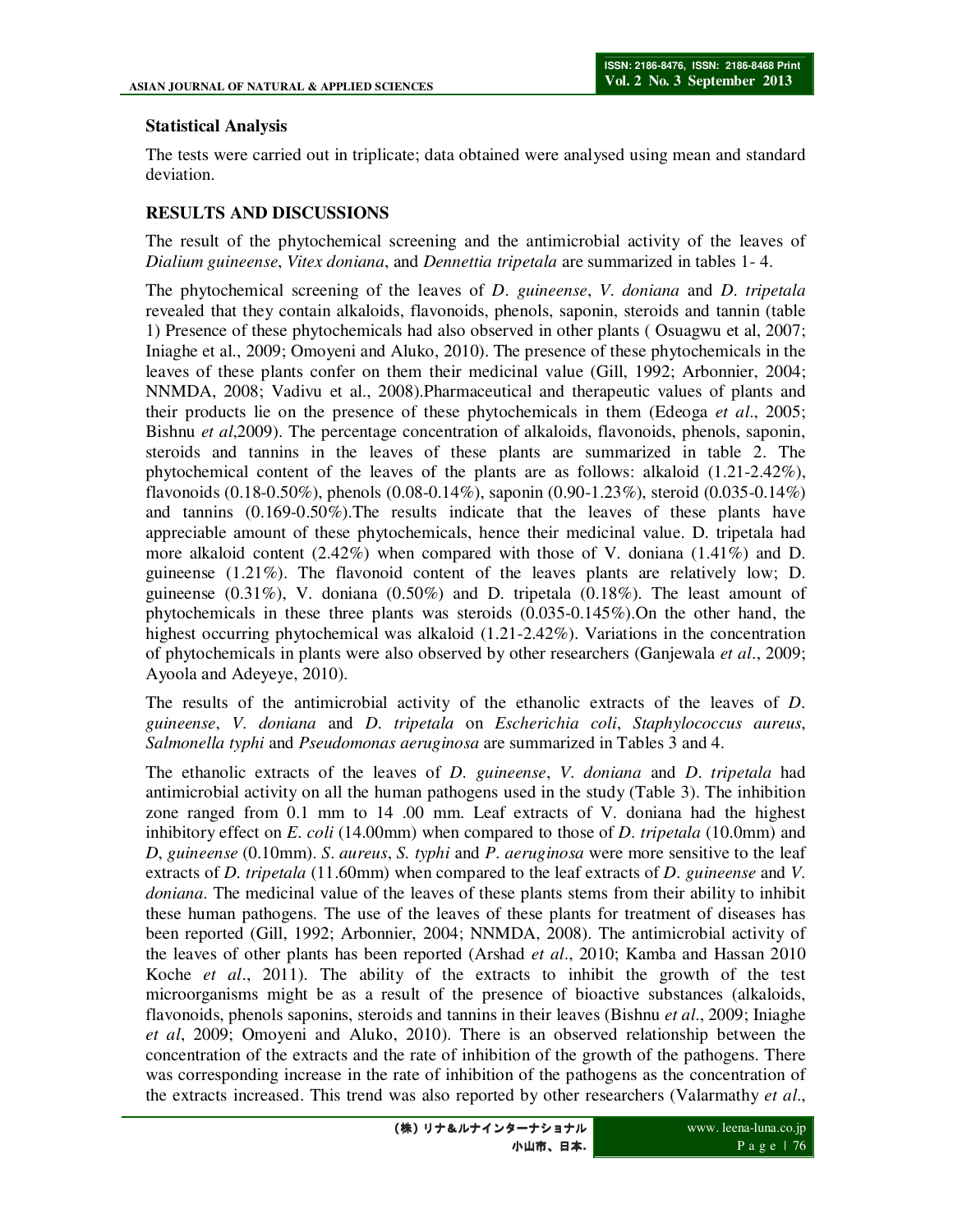2010; Subban *et al*., 2011).The minimum inhibitory concentration of the ethanolic extracts of the leaves of the three plants ranged from 2.00 to 19.33 mg/ml (table 4).

This study showed that the leaves of *D*. *guineense*, *V*. *doniana* and *D*. *tripetala* used for the investigation have high phytochemical content and have antimicrobial activity on the human pathogens used in this research. This shows that they are of high medicinal value. Thus could be exploited to be used in the formation of cheap alternative antimicrobial drugs which will be used to cure and control human infectious diseases.

 $Key: + = presence$ 

 $=$  absence

#### **Table 1. The qualitative analysis of the phytochemicals in the leaves of** *Dialium guineense, Vitex doniana* **and** *Dennettia tripetala*

| Plant species       | Alkaloids | Flavonoids | Phenols | Saponins | <i>Steroids</i> | <b>Tannins</b> |
|---------------------|-----------|------------|---------|----------|-----------------|----------------|
| Dialium Guineense   |           | +          | $\pm$   | ÷        | $\pm$           |                |
| Vitex Doniana       |           | $\pm$      | $\pm$   | $\pm$    | +               |                |
| Dennettia Tripetala |           |            | ÷       | +        |                 |                |

**Table 2. The percentage alkaloids, flavonoids, phenols, saponins, steroids and tannins content of the leaves of** *D. guineense, V. doniana* **and** *D. tripetala***.** 

| <b>Plant Species</b> | Alkaloids     | <i>Flavonoids</i> | Phenols         | Saponin       | <i>Steroids</i> | <i>Tannins</i> |
|----------------------|---------------|-------------------|-----------------|---------------|-----------------|----------------|
| D. Guineense         | $1.12 + 0.01$ | $0.31 + 0.01$     | $0.142 + 0.01$  | $1,25+0.01$   | $0.145 + 0.01$  | $0.577 + 0.01$ |
| V. Doniana           | $1.41 + 0.01$ | $0.50 + 0.01$     | $0.08 + 0.001$  | $0.90 + 0.02$ | $0.035 + 0.01$  | $0.159 + 0.03$ |
| D. Tripetala         | $2.42 + 0.05$ | $0.18 + 0.03$     | $0.095 + 0.005$ | $0.90 + 0.01$ | $0.048 + 0.01$  | $1.97 + 0.039$ |

**Table 3. The antimicrobial activity of the ethanolic extracts of the leaves of** *D. guineense V. doniana* **and** *D tripetala* **on** *Escherichia coli, Staphylococcus aureus, Salmonella typhi* **and**  *Pseudomonas aeruginosa***.** 

| Pathogenic    | D, guineense  | V, doniana     | D. tripetala    |
|---------------|---------------|----------------|-----------------|
| Organism      | <b>Zone</b>   | Of             | Inhibition (mm) |
| E. Coli       | $0.10 + 0.00$ | $14.00 + 1.00$ | $10.00 + 1.00$  |
| S. Aureus     | $0.16 + 0.03$ | $11.00 + 0.05$ | $11.60 + 1.15$  |
| S, Typhi      | $0.33 + 0.11$ | $11.00 + 0.01$ | $11.60 + 1.00$  |
| P. Aeruginosa | $7.60 + 1.20$ | $5.70 + 0.60$  | $10.30 + 1.53$  |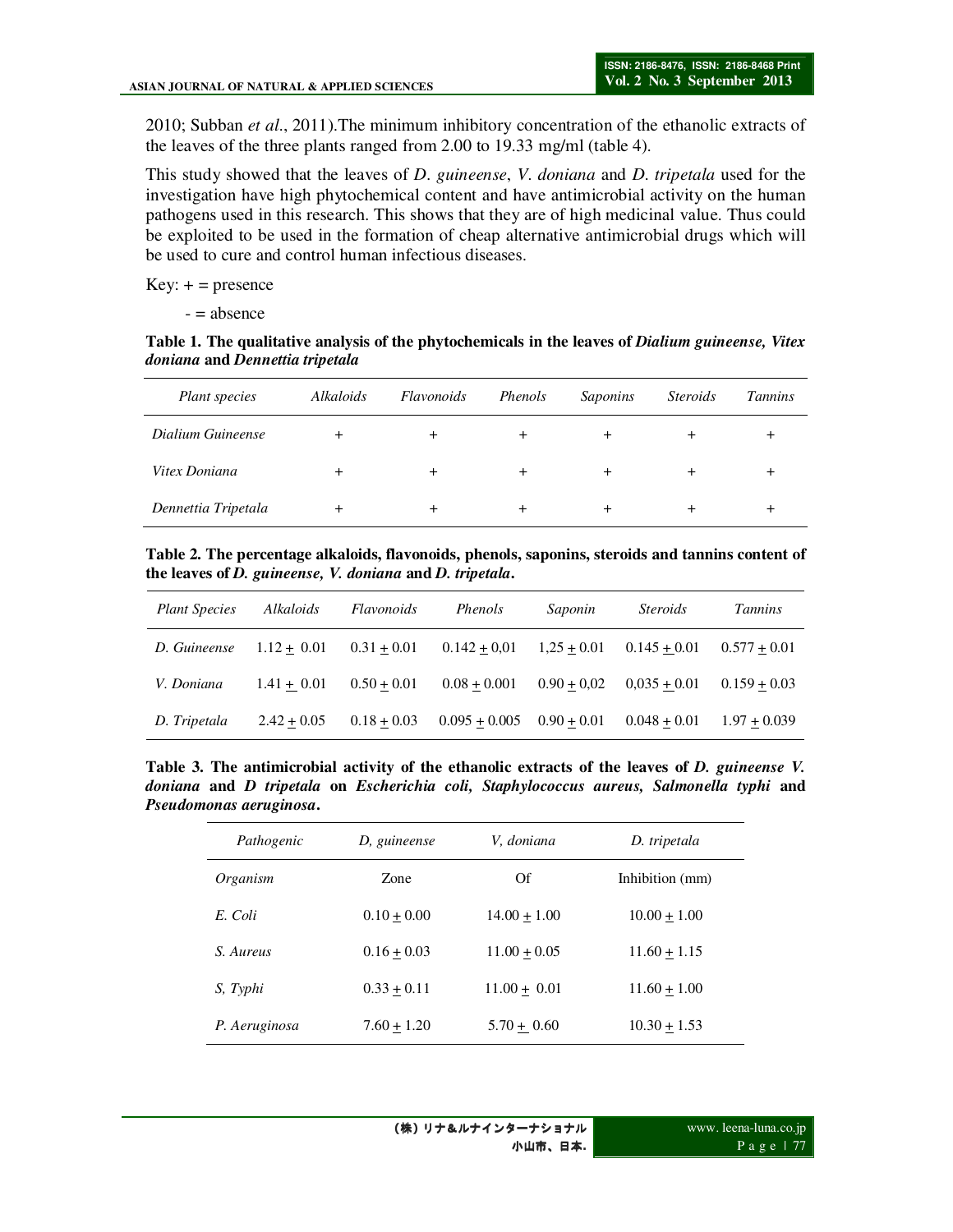| Table 4. The minimum inhibitory concentration (mg/ml) of the ethanolic extracts of the leaves   |  |
|-------------------------------------------------------------------------------------------------|--|
| of D. guineense, V. doniana and D. tripetala on E. coli, S. aureus, S. typhi and P. aeruginosa. |  |

| Pathogenic<br>organisms | D. Guineense |      |      |      | V. Doniana |       |      |      | D. Tripetala |      |       |      |      |      |            |
|-------------------------|--------------|------|------|------|------------|-------|------|------|--------------|------|-------|------|------|------|------------|
| <b>MIC</b>              | 12.25        | 25   | 50   | 100  | 200        | 12.25 | 25   | 50   | 100          | 200  | 12.25 | 25   | 50   | 100  | <b>200</b> |
| E. coli                 | 2.3          | 5.3  | 11.3 | 12.7 | 14.3       | 9.0   | 11.3 | 14.1 | 18.7         | 17.2 | 3.0   | 12.3 | 14.0 | 18.3 | 19.3       |
| S. aureus               | 6.1          | 8.3  | 9.3  | 9.3  | 11.4       | 9.0   | 10.7 | 15.0 | 17.0         | 19.2 | 9.0   | 10.0 | 13.0 | 16.0 | 17.0       |
| S. typhi                | 11.0         | 10.0 | 14.0 | 12.6 | 14.7       | 3.0   | 9.0  | 12.3 | 12.5         | 15.0 | 5.0   | 10.0 | 7.0  | 11.0 | 12.1       |
| Р.<br>aeruginosa        | 10.0         | 10.7 | 18.7 | 15.3 | 16.7       | 2.0   | 5.3  | 7.0  | 11.3         | 18.0 | 6.0   | 10.6 | 12.3 | 14.0 | 15.0       |

MIC = Minimum Inhibitory Concentration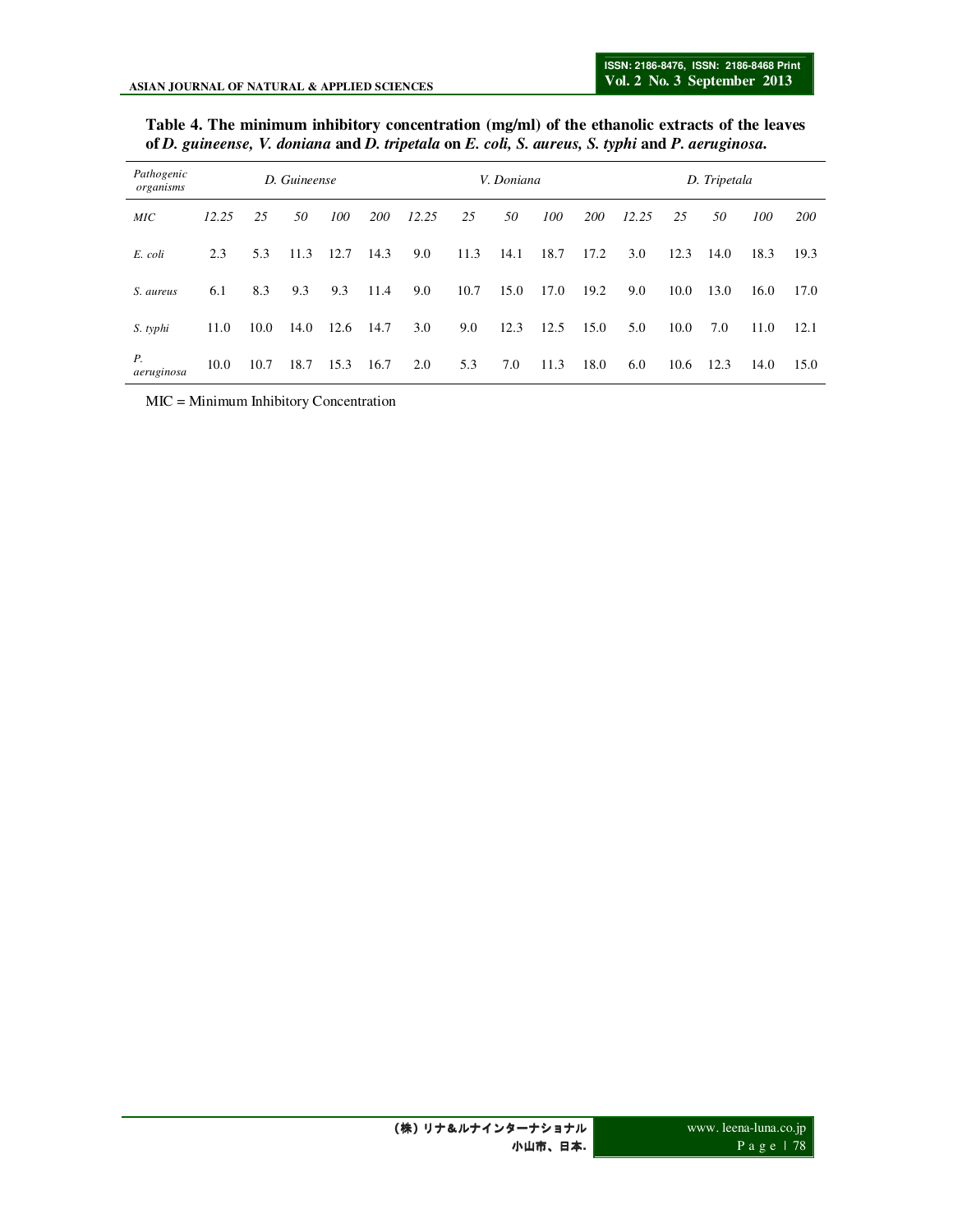# **REFERENCES**

- [1] Akuodor G. C., Idris-Usman, M. S., Mbah, C. C., Megiwar, U. A., Akpan J. I., Ugwu, T. C., Okoroafor, D. O. & Osunkwo, U. A. (2010). Studies of anti-ulcer,analgestic and antipyretic properties of ethanolic leaf extract of *Gongonema latifolium* in rodents. *African Journal of Biotechnology, 9*(5), 2316-2321.
- [2] Arbonnier, M. (2004). Trees, shrubs and lianas of West African dry zones. CIRAD MARGRAF publishers, GMBH. AJ. Wageningen, the Netherland. 573 pp.
- [3] Arshad, H., Shadma, H., Iffat, I. & Sarfara-Hussein. (2010). Antibacteria activity of the leaves of *Coccinia indica* (W and A) W of India. *Advances in Biological Research 4*(5), 241-248.
- [4] Baron, J. E. & Finegold, S. M. (1990). *Methods for testing antimicrobial effectiveness*. In Bailey. Scotts Diagnostic Microbiology, Mossy C. V. (ed.) Missouri,pp 171-194.
- [5] Bishnu, J.U., Sunil, L. & AnuJa, S. (2009). Antibacterial properties of different medicinal plants; *Ocimum sanctum, Cinnamomum zeylanicum, Xanthoxylim arimatum and Origanum masorana*. *Kathmandu University Journal of Science, Engineering and Technology*, *5*, 143-150.
- [6] Burkill, I. H. (1985). *The useful plants of West Tropical Africa.* Families A D. Royal Botanical Garden. Kew, pp. 691.
- [7] Burkill, I. H. (1995). The Useful Plants of West Tropical Africa (Vol. 3 Families J-L).*Royal Botanical Garden*, Kew, 605 pp.
- [8] Burkill, I. H. (1997). *The useful plants of West Tropical Africa*. Vol. 4 families M R. Royal Botanical Garden, Kew.605 p.
- [9] de Pascual Teresa, S. & Sanchez, Ballesta (2008). Anthocyanins: *From Plants to Health, 17(2)*: 281 – 289.
- [10] Ebi, G. C. & Ofoefule, S.I. (1997). Investigation into the folkloric antimicrobial activities of *Landolphia owerriance. Phytotherapeutic Research*, *11*:147-151.
- [11] Edeoga, H. O. & Eriata, D. O. (2001) .Alkaloid, tannin and saponin contents of some Nigerian medicinal plants. *Journal of Medicinal and Aromatic Plant Science*, *23*, 244- 249.
- [12] Edeoga, H. O., Okwu, D. E. & Mbaebie, B. O. (2005). Phytochemical constituents of some Nigerian medicinal plants. *African Journal of Biotechnology, 4*, 685 – 688.
- [13] Edeoga, H.O., Osuagwu, G.G.E., Omosun, G., Mbabie, B.O. & A.S. Onwuka (2009). Chemical Characteristics and utility of some Rubiaceous medicinal plants. *Phytopharmacology and Therapeutic Values, 23*, 79-87.
- [14] Edet,E. E., Akpanabiatu, M. I., Eno, A. E., Umoh, I. B. & Itam, E. H. (2009). Effect of *Gongonema latifolium* crude extract on some cardiac enzymes of alloxan-induced diabetic rats. *African Journal of Biochemistry, 3*(11), 366-369.
- [15] Ganjewala, D. Sam, S. & Khan, K. H. (2009). Biochemical compositions and antibacterial activities of *Lantana camara* plants with yellow, lavender, red and white flowers. *EurAsia Journal of Biological Sciences*, *3*(10), 69-77.
- [16] Gill, L. S. (1992). *Ethnomedicinal uses of plants in Nigeria*. Benin: University of Benin press. 124pp.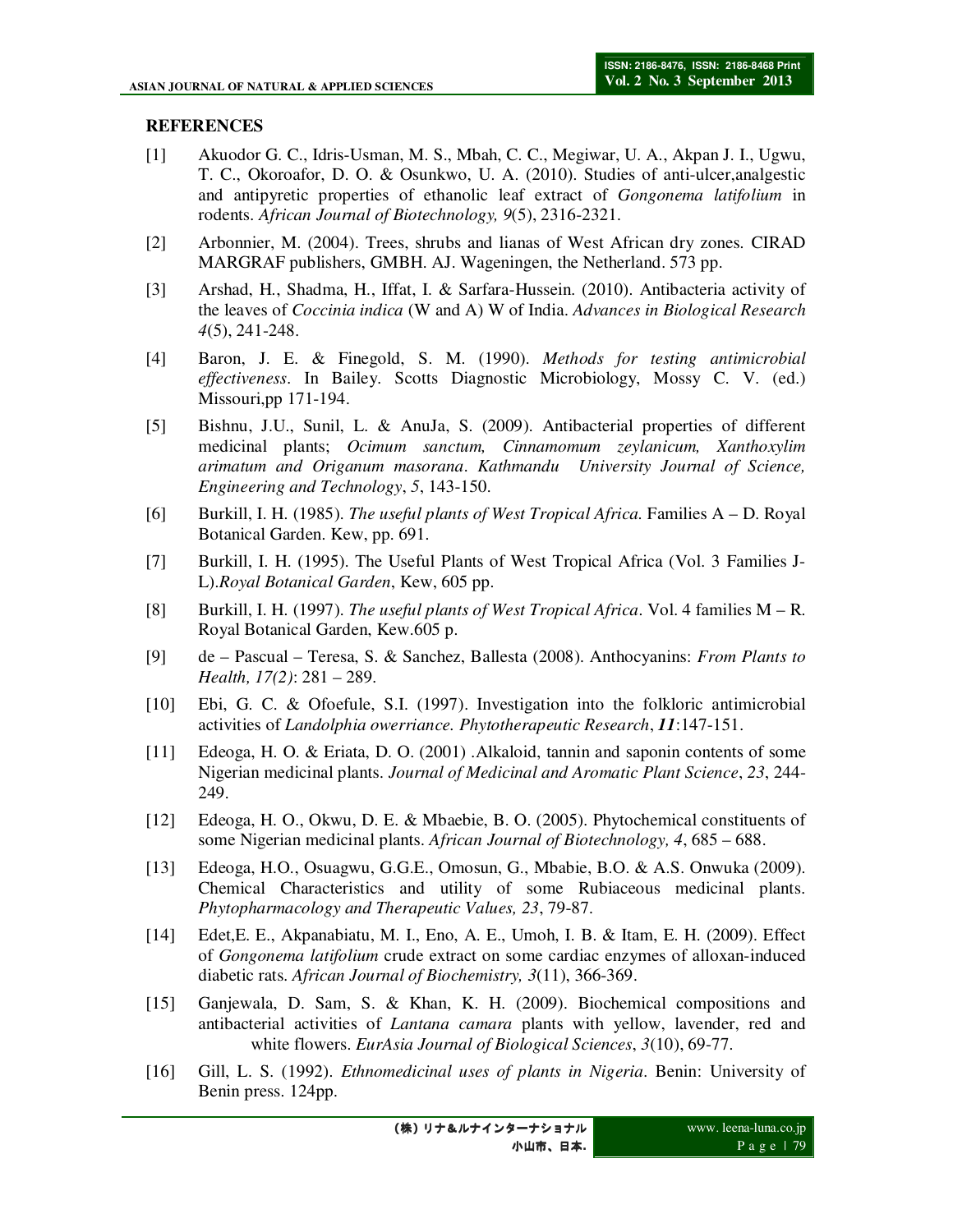- [17] Gupta, C., Amar, P., Ramesh, G., Uriya, C. & Kumari, A. (2008). Antimicrobial activity of some herbal oils against common food-borne pathogens. *African Journal of Microbial Research*, *2*, 258-261.
- [18] Harborne, J. B. (1973). *Phytochemical methods.* Chapman and Hall Ltd., London. 278pp.
- [19] Haslam, E. (1996). Natural polyphenols (Vegetable tannins) as drugs possible mode of action. *Journal of Natural Products, 59*, 205–215.
- [20] Ijeh, I. I., Njoku, O. U. & Ekenze, E. C. (2004). Medicinal evaluation of extracts of *Xylopia aethipica* and *Ocimum gratissimum*. *J. of Med. Arm. Plant Sc., 26*, 41–49.
- [21] Ijeh, I. I., Omodamiro, O. D. & Nwanna, I. J. (2005). Antimicrobial effects of aqueous and ethanolic fractions of two spices, *Ocimum gratissimum* and *Xylopia netiopica*. *African Journal of Biotechnology, 4*(9), 953–956.
- [22] Iniaghe, O. M., Malomo, C.O. & Adebayo, J. O. (2009). Proximate and phytochemical constituents of leaves of some *Acalypha* species. *Pakistan Journal of Nutrition*, *8*(3), 256–258.
- [23] Kamba, A. S. & Hassan, L. G. (2010). Phytochemical screening and antimicrobial activities of *Euphorbia balasamifera* leaves, stem and root against some pathogenic microorganisms. *African Journal of Pharmaceutical Sciences and Pharmacy,* (1), 57- 64.
- [24] Kim, S. Y., Kim, J. H., Kim, S. K., Ohandy, M. J. & Jung, M. Y. (1994). Antioxidant activities of selected oriental herb extracts. *J. Am. Oil Chem. Soc. 71*, 633–640.
- [25] Koche, D. K., Bhadange, D. G. And Kamble, K. D. 2011. Antimicrobial activity of three medicinal plants. *Bioscience Discovery, 2*(1), 69-71.
- [26] Maxwell, A., Seepersaud, M., Pingal, P., Mootoo, D. R. & Reynoids, W. F. (1995). 3 beta amino spirosolane steroidal alkaloids from *Solanum triste. Journal of Natural Products, 58*, 625–628.
- [27] Moerman, D. E. (1996). An analysis of the food plants of nature. *North America Journal of Ethnopharmacol, 52*, 1–22.
- [28] Nigeria Natural Medicine Development Agency (NNMDA) (2008). *Medicinal plants of Nigeria; South – East Nigeria*. Vol.1. Lisida consulting Lagos Nigeria.204pp.
- *[29]* Ogukwe, C.E., Oguzie, E.E., Unaegbu, C. & Okolue, B. N. (2004). Phytochemical screening of the leaves of Sanseviera trifasciata. *J. Chem. Soc. Nigeria, 29*(1), 8–10.
- [30] Okwu, D. E. (2001). Evaluation of the chemical composition of indigenous species and flavouring agents. *Global Journal of Pure and Applied Sciences, 7*(3), 455–459.
- [31] Okwu, D. E. (2004). The phytochemicals and vitamins contents of indigenous spices of South Eastern, Nigeria. *J. Sust. Agric. Environ., 6,* 30–34.
- [32] Okwu, D. E. & Omodamiro, O. D. (2005). Effects of hexane extract and phytochemical content of *Xylopia aethiopica* and *Ocimum gratissimum* on the uterus of guinea pig. *Bio. Research, 3*(2), 40–44.
- [33] Omoyeni, O. A. & Aluko, B. T. (2010). Qualitative determination of chemical and nutritional composition of Cissus petiolata leaves. *Electronic Journal of Environmental, Agricultural and Food Chemistry, 9*(2), 436–440.